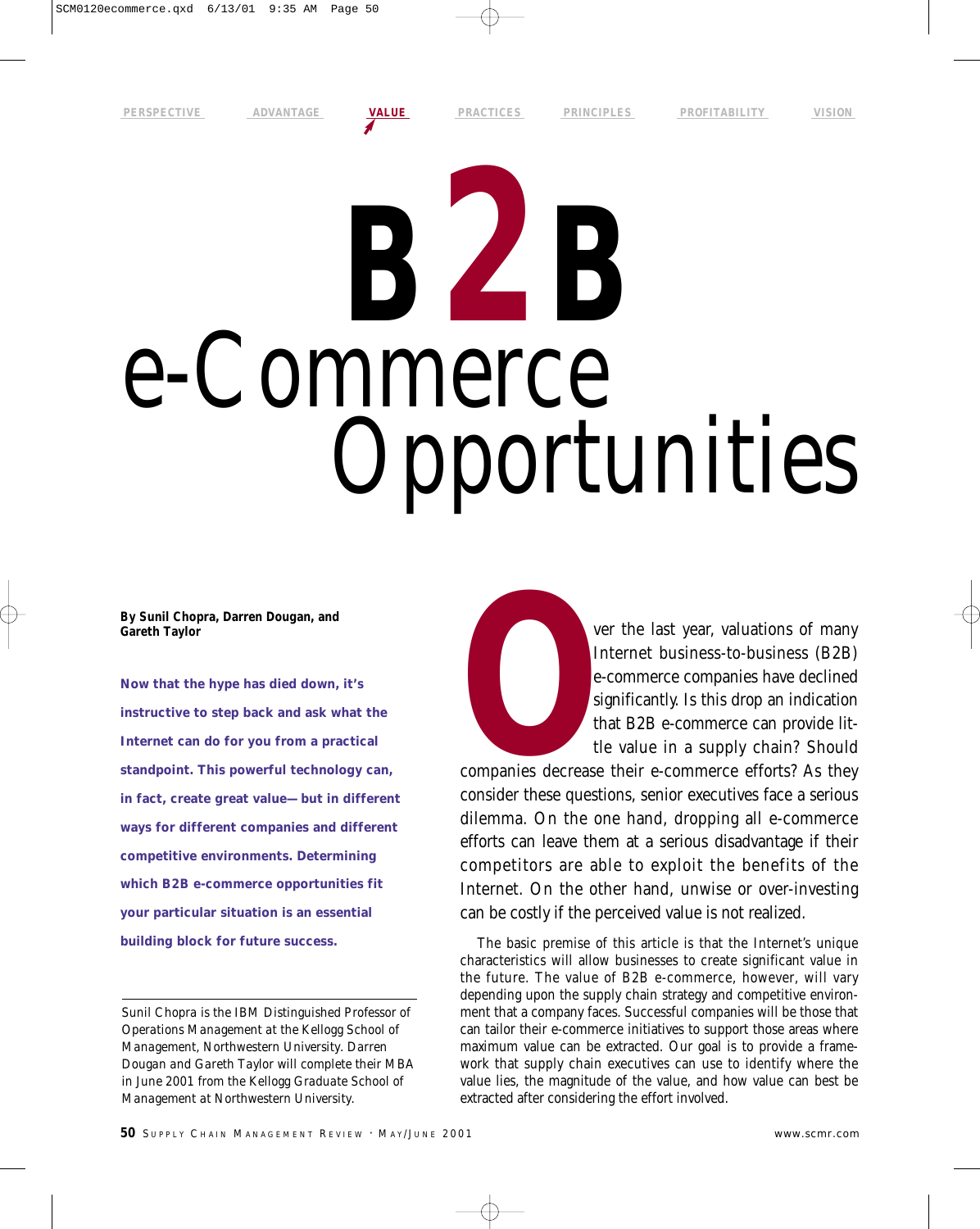# **Where Is the Value**?

Now that the hype is over, it is worth taking a step back to ask what the Internet does from a practical standpoint. The Internet is a unique communication medium that allows rapid, two-way, secure communication. What makes the Internet different from electronic data interchange (EDI), a technology that has been in existence for more than 20 years? Essentially, the Internet performs the same function as EDI at a fraction of the cost. Moreover, it has capabilities that EDI does not possess—real-time (vs. batch) processing, transmission of unlimited data types (such as graphics, forecasts, and computer-aided design (CAD) drawings), and an open, non-proprietary network. If carefully exploited, these characteristics of the Internet can facilitate significant value creation through B2B e-commerce.

In identifying potential sources of value from B2B e-commerce, it is useful to think of the many ways in which a company interacts with its customers and suppliers. These interactions can be categorized as one of the following: executing a transaction, determining optimal prices, discovering available supply and unmet demand, and supply chain planning for new and existing products. Thus, three distinct categories emerge where B2B e-commerce can be applied to extract value. These are:

- Reduced transaction charges.
- **Improved market efficiencies.**
- **Enhanced supply chain benefits.**

Before making any investment in B2B e-commerce, a company must identify the value created and the effort required for implementation under each of the three categories. (Exhibit 1 on the following page depicts that value proposition.) The relative position of the three categories will not be the same for all firms but will vary based on the supply chain strategy and competitive environment.

A company must tailor its e-commerce implementation to support categories where the value created is high relative to the cost of implementation.

*Transaction charges* are costs incurred during the process of completing a transaction. This includes the costs associated with handling proposals and quotations, processing orders, staffing the procurement function, operating the call centers, and so on.

Traditional channels of communication such as phone and fax require high staffing levels on both the buyer's and the seller's side. They also typically have high error rates because of the multiple data entry involved. As companies transition to electronic processes, error rates decline, fewer staff are needed to process orders, and order placement speeds up—all of which serves to lower the overall transaction cost.

Companies using EDI already have achieved many of the benefits in this category. Given the high setup cost and proprietary nature of EDI, however, they have only set up links



www.scmr.com **SUPPLY CHAIN MANAGEMENT REVIEW · MAY/JUNE 2001 51**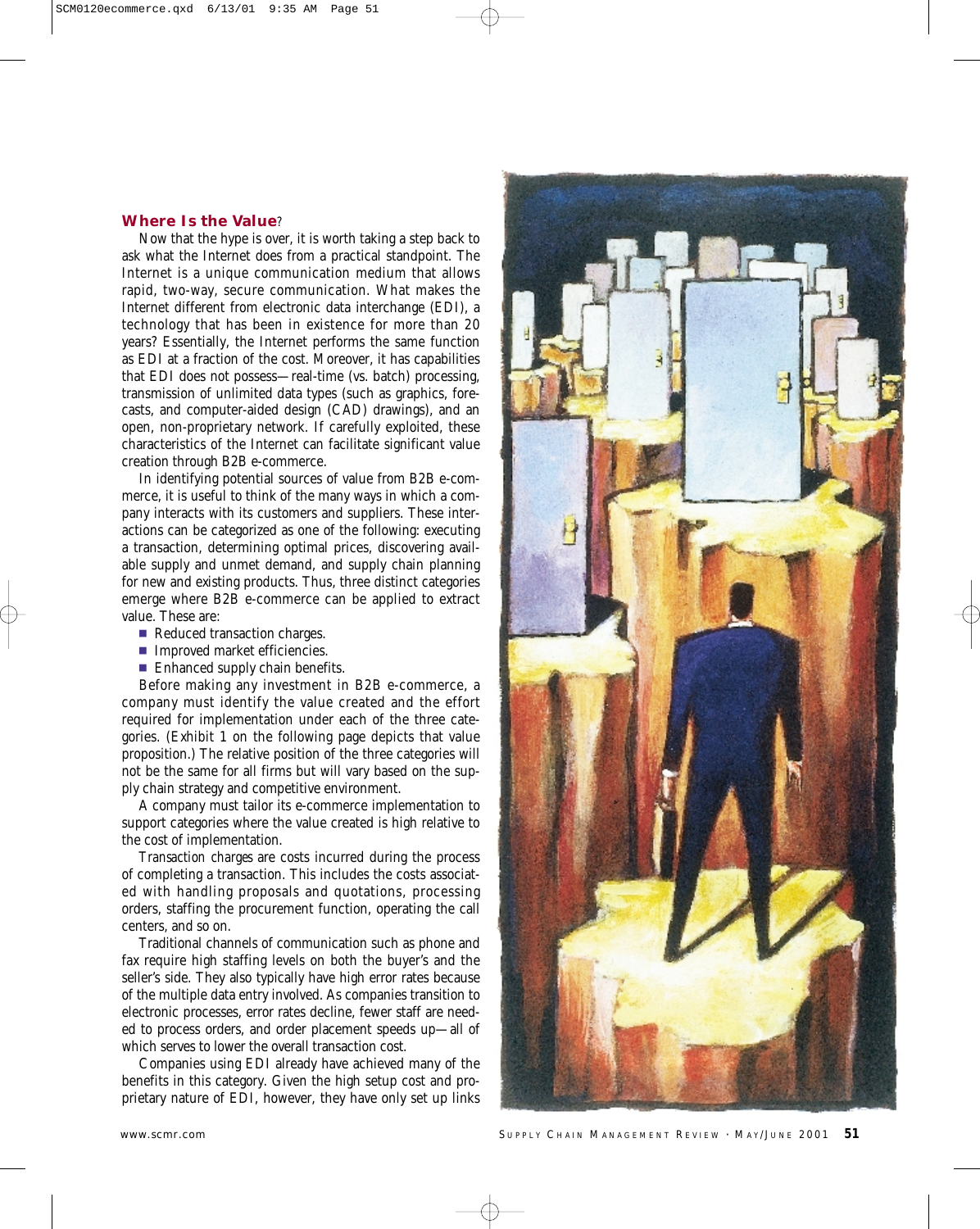with their largest suppliers. The Internet with its open access and lower cost of participation affords all players the opportunity to reduce transaction charges. In addition, the Internet allows real-time processing and electronic data retrieval and storage—essential components to reducing order cycle time.

*Market efficiencies* offer two avenues for a company to extract value: (1) the price paid when soliciting bids from suppliers and (2) the ability to match surplus capacity in its supply chain with unmet demand. The Internet offers an opportunity in both instances. It facilitates the aggregation of orders across all divisions of a company and makes it easier to bring in more potential suppliers to the bidding process. This translates into a better price for the buyer because of increased volumes and greater competition. B2B e-commerce also provides a mechanism by which a company like Cisco can move its demand across suppliers based on available capacity. In the past, suppliers may have had idle capacity while original equipment manufacturers (OEMs) with unfilled demand were searching elsewhere. A better matching of available capacity and demand provides value by improving the utilization of available capacity.

*Supply chain* activities include the flow of information, materials, and finances between different stages of a supply chain from suppliers to customers, as shown in Exhibit 2. When different stages of a supply chain plan locally without sharing information, the result is the "bullwhip effect," whereby small fluctuations in consumer demand lead to large fluctuations at the manufacturer and supplier. In some supply chains, orders to suppliers can fluctuate 10 to 20 times more than orders placed by customers. The increased variability leads to long supply lead times, excess capacity, high transportation and warehousing costs, large inventories, and dissatisfied customers.

B2B e-commerce can create value in a supply chain at two levels. First, by increasing visibility across the supply chain, the Internet can help dampen the bullwhip effect. The



resulting decrease in variability allows a supply chain to improve customer service while decreasing costs.

Second, the Internet can provide value from increased collaboration. Collaboration is the ability of different stages of a supply chain to use the common information obtained from visibility to make decisions on product design and introduction, pricing, production, and distribution that will allow all partners to profit. For example, Wal-Mart and Procter & Gamble (P&G) increase visibility when Wal-Mart shares point-of-sales data. The partners only realize full value, however, when they use this information, along with capacity information at P&G, to decide the best timing for promotions and resulting production plans. If decisions are made independently, Wal-Mart may run the promotion at a time when production costs for P&G are high. Through collaboration, constraints on both sides are considered in determining a schedule that maximizes profits.

The Internet also facilitates collaborative product design. This is a key capability planned for Covisint, the automotive exchange operated by Ford, General Motors, and Daimler Chrysler. Currently, CAD drawings of product components are designed by engineers in one country, distributed by FedEx to engineers in another country, and then finalized at a joint meeting in a country somewhere in between! B2B ecommerce promises a "virtual project workplace" where engineers can collaborate with suppliers and customers *real-time* from their desks, saving cost while speeding up product development cycles and time to market.

#### **What is the Magnitude of the Value?**

To identify the magnitude of the value from B2B e-commerce, companies need to consider the strengths and weaknesses of their current supply chain interactions. The greater the inefficiencies in each of the three categories, the greater the Internet's potential to correct them.

### Transaction Charges

Large reductions in transaction charges are likely in industries that display the following characteristics:

- Transactions tend to be frequent and small in size.
- Phone and fax are the current mode of transmitting orders.

■ Considerable effort is spent reconciling product and financial flows.

A perfect example is the maintenance, repair, and operations (MRO) industry. Typical customer orders here tend to be small and considerable effort is spent placing and receiving the order and reconciling payments. When the goal is to reduce transaction charges, the e-commerce effort should focus on giving customers the ability to:

- Search for products.
- **IDENTIFY PRODUCT AVAILABILITY AND PRODUCT**
- $\blacksquare$  Identify substitutes.
- **Perform credit checks and financing.**
- Place and track the order until delivery.
- **Process payment.**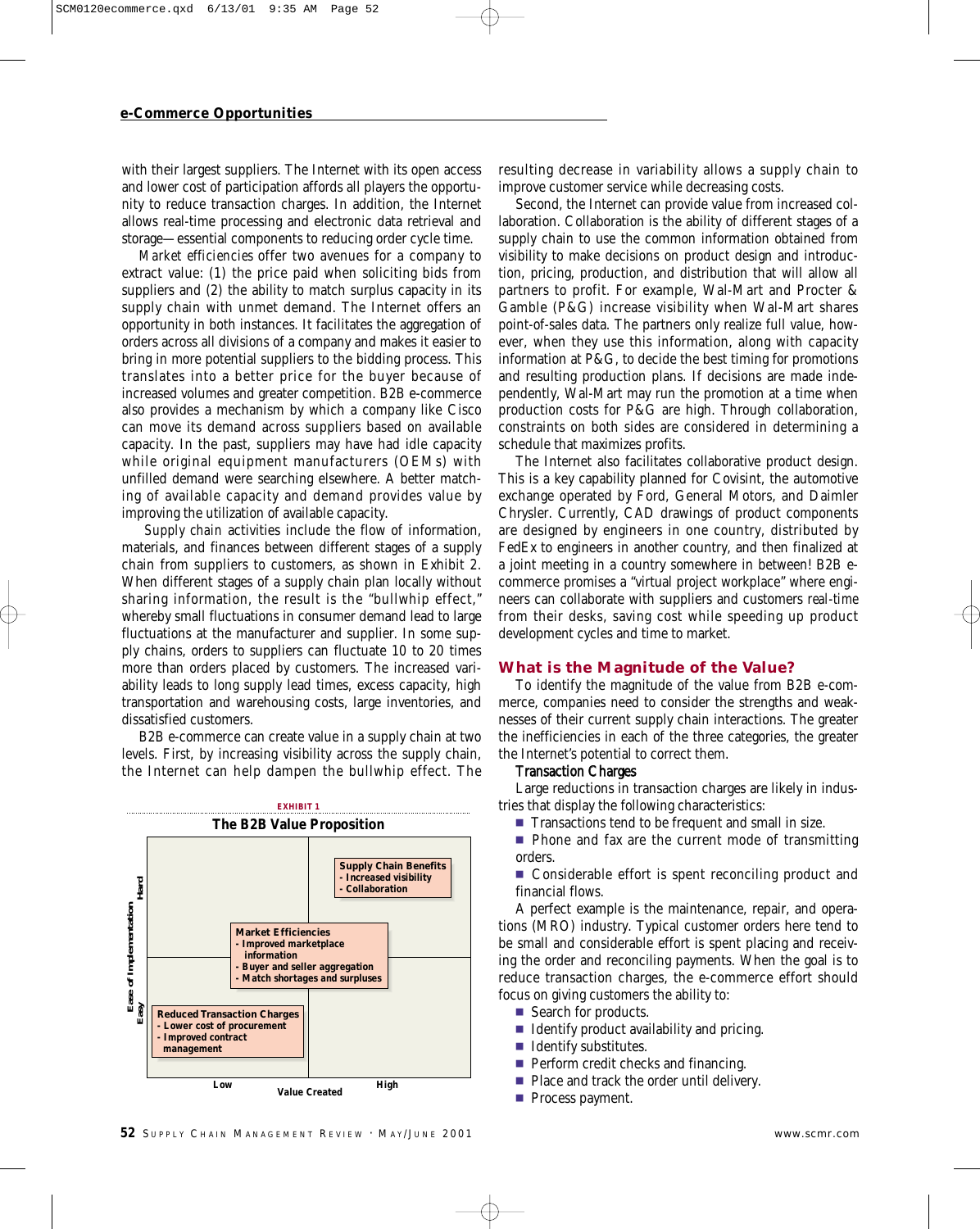

These capabilities will eliminate duplication of work, reduce error rates, and decrease the cycle time.

The magnitude of the savings from e-commerce will vary depending on each company's specific situation. i2 Technologies, for example, estimates that companies can achieve transaction savings of close to 2 percent of sales by using the Internet. Eastman Chemical estimates transactional savings of close to 4 percent of sales, while British Telecom claims to have reduced transaction costs associated with procurement by 90 percent using e-commerce.

Companies with an EDI system in place are unlikely to achieve such major reductions in transaction charges. The Internet does provide a less expensive infrastructure than EDI and has a lower ongoing maintenance cost. Yet for companies that already have EDI, the infrastructure costs are sunk and new investment is required for transfer to the Internet.

Consider this example from the consumer packaged goods industry in Australia. Two large retailers, Coles Myer and Woolworth's, dominate the market. They already have EDI links with all major manufacturers. Moving to an Internetbased system would reduce transaction charges by a relatively small amount. Another example is the U.S. auto industry where companies are already linked via EDI to their major suppliers. Simply switching to an Internet platform is unlikely to lower transaction costs significantly, though it would benefit smaller suppliers not currently on EDI.

The investment may be justified if it allows companies to connect with suppliers that are not linked via EDI or if it enhances the current system's overall effectiveness

#### Improved Market Efficiencies

B2B e-commerce can provide significant value through improved market efficiencies by reducing prices in industries where:

■ Limited buyer/seller qualification is required.

A fragmented market exists with many competing players either on the buy or sell side.

A large numbers of buyers/sellers can be attracted to the online site.

If significant buyer/seller qualification is required offline, the Internet's value in creating market efficiencies by decreasing prices is diminished. For example, in sectors such as automotive and heavy manufacturing where long-term contracts predominate, all bidders have to be prequalified. Thus, an online auction simply serves as a dynamic tendering mechanism. Companies in these sectors have reported a 2- to 20-percent decrease in prices paid though the use of auctions. These reductions, however, are not the result of identifying a lower cost supplier. In most cases, the contract was awarded to the incumbent supplier who felt pressured into lowering its prices. These price reductions are unlikely to be repeated in the future because no fundamental reduction in cost has occurred; margin simply has been passed from one party to another.

Market efficiencies are much more likely to decrease prices if buyer/seller qualification is not important and the market is highly fragmented. Under such conditions, the Internet is more likely to help companies identify a truly lower cost supplier, thereby providing real supply chain value. Of course, this can only happen if many suppliers are willing and able to participate in the online bidding process. A good example is the MRO industry in the United States, where even large players like W.W. Grainger have a relatively small share of the market. Use of the Internet for MRO buying has resulted in downward price pressure, with savings of up to 30 percent reported on selected indirect materials.

Market efficiencies also can lower prices when many small buyers use the Internet as an infrastructure for aggregating orders. An example is FleetXchange.com, which aggregates buying for small truck fleets. These price reductions are likely to be sustainable because the supplier benefits from having a relatively steady aggregated demand compared to the highly variable demand from each small fleet.

In addition to reducing prices, B2B e-commerce can provide significant value by matching supply surplus and unmet demand in industries where capacity is expensive and mismatches of surplus supply and unmet demand are common. Cisco, for example, is using the Internet effectively to move demand to suppliers with available capacity. Of course, successful matching requires that a company clearly identify the capability of all available capacity. The Internet provides the ideal infrastructure for flexible capacity to be matched with companies facing a shortage.

The value from matching surplus supply and unmet demand is likely to be the greatest in industries that experience highly uncertain demand and where flexible supply can be diverted to satisfy unmet demand. For example, General Mills saved seven percent of its transportation costs by implementing a backhaul exchange with its business partners. Unused fleet capacity was matched with partner freight requirements. The result was higher asset utilization, reduced cost, and improved cycle times. The Internet also provides an ideal channel to dispose of surplus supply as demonstrated by the airline, rental car, and hotel industry.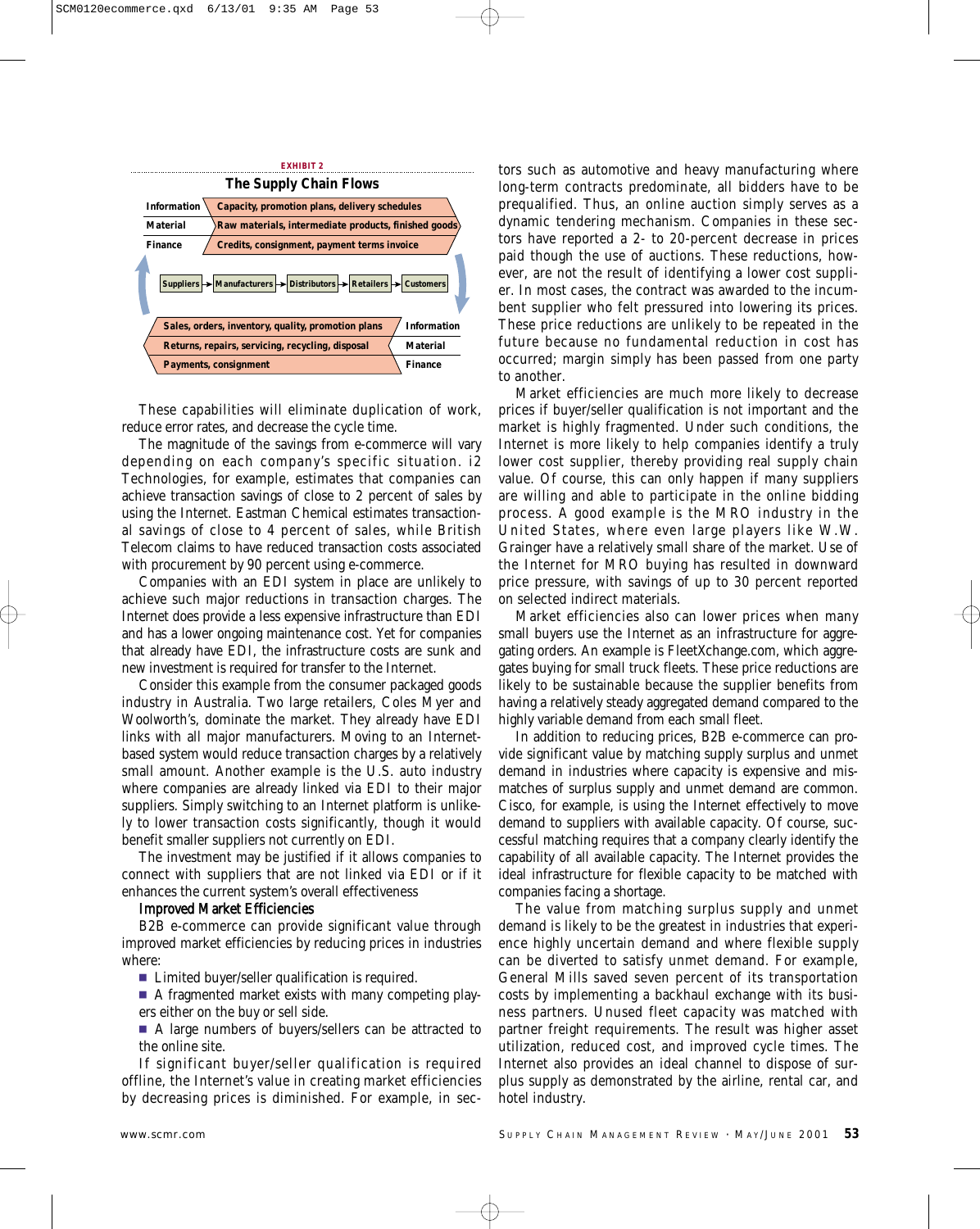### Supply Chain Benefits

The value of supply chain benefits is likely to be highest in industries with the following characteristics:

 $\blacksquare$  The supply chain overall has low inventory turns and poor product availability.

- $\blacksquare$  The supply chain consists of many stages or tiers.
- $\blacksquare$  Each stage has little visibility into either the customer or supplier stage.

■ There is little collaboration on promotions and new product introduction.

Product life cycles are short.

At the most basic level, the Internet enables increased visibility across a supply chain. The value of visibility increases with the number of stages in the supply chain that are participating. Full value is realized only when different stages of the supply chain plan their activities collaboratively based on a common forecast of customer demand. The benefits of visibility and collaboration are likely to be greatest in supply chains where the variability in the internal flow of material is greater than the variability in end-consumer demand, as is the case for many consumer goods with predictable demand. Supply chains that use the Internet to coordinate the design and introduction of short life-cycle products also will benefit greatly.

Achieving visibility is comparatively easy because it only requires the implementation of the right technology. Collaboration in planning and new product introduction is harder because it requires significant changes in organizational structure along with the technology. In fact, a case can be made that the organiza-

tional changes play a more important role than technology in collaboration. Potential benefits from collaboration, however, will far exceed those obtained from simple visibility. Companies implementing initiatives like efficient consumer response (ECR), vendor managed inventories (VMI), and collaborative planning, forecasting, and replenishment (CPFR) are putting into place organizational changes that, when coupled with B2B technology, will help them achieve the full benefits of collaboration.

Industry characteristics and the competitive situation play a large role in determining how much value a company can derive from each of the three categories. For MRO products, for example, the major benefits are likely to center on reduced transaction costs and increased market effi-

ciencies rather than on the supply chain benefits. With consumer packaged goods or automotive products, on the other hand, supply chain benefits are likely to be the largest source of value, followed by lower transaction costs and market efficiencies from improved matching of surplus capacity and unmet demand. Before deciding which source of e-commerce value to pursue, each company must identify its industry characteristics and the current competitive realities.

# **A Roadmap for B2B E-Commerce Implementation**

In designing their B2B e-commerce strategy, companies need to answer three key questions:

- 1. Where is the potential value for the company?
- 2. What are the key success factors to extract value?

3. What are the current market options?

### Where Is the Potential Value for the Company?

The goal of this step is to identify whether B2B e-commerce will provide value from reduced transaction charges, from market efficiencies through reduced prices or better match of supply and demand, or from supply chain benefits. In each instance, the company must identify the magnitude of the opportunity based on factors discussed earlier and presented graphically in Exhibit 3.

#### What Are the Key Success Factors to Extract Value?

In this step, the company must determine whether it possesses the key success factors required to extract the potential value identified. These success factors can be classified as supply chain strategy, IT requirements, and organizational

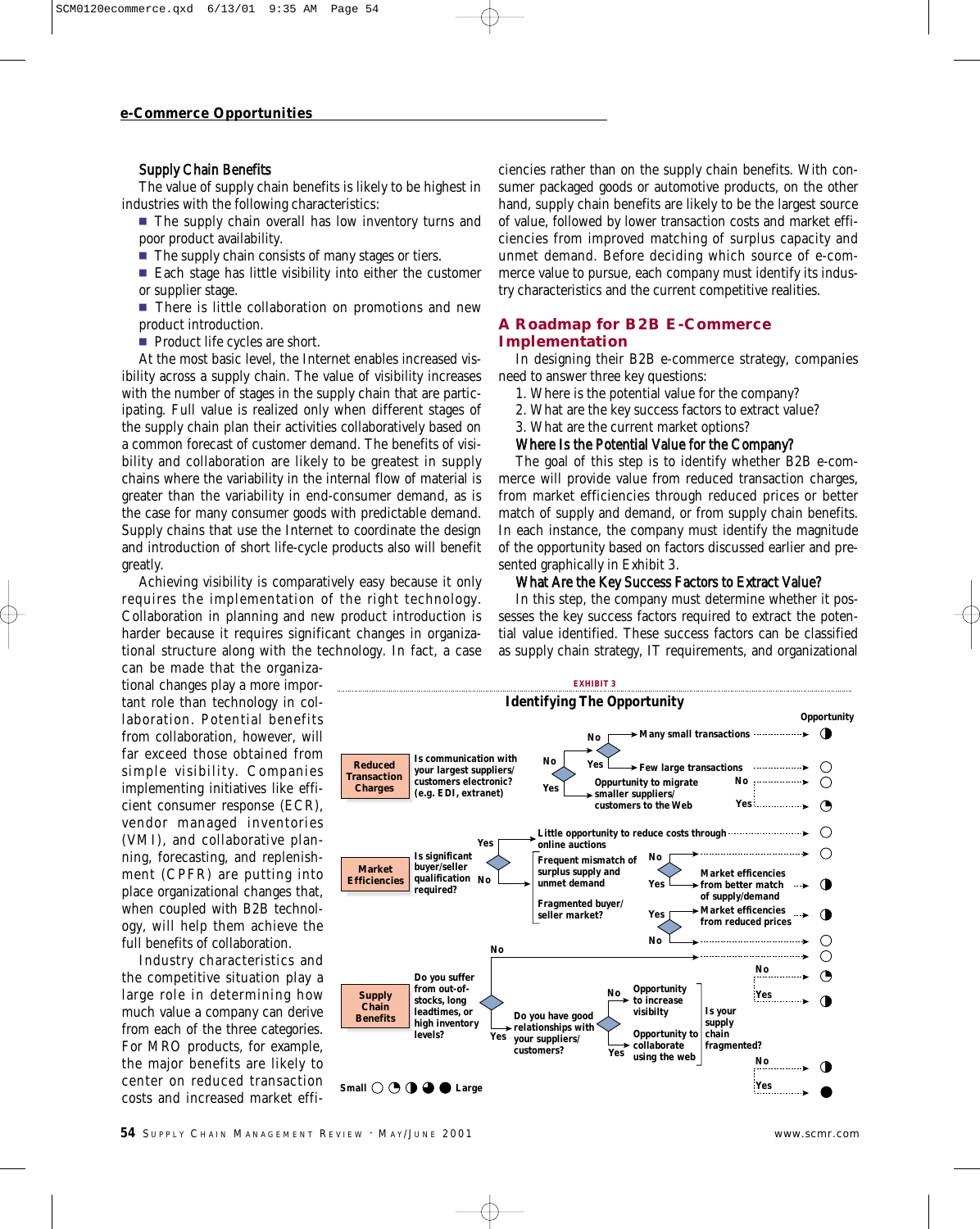requirements. The goal is to identify both the factors already in place and those that need to be implemented before value can be extracted.

*Supply Chain Strategy*

A supply chain strategy defines the nature of existing supply chain relationships and determines whether the company is focused on providing efficiency or responsiveness in the market.

A company focused on efficiency will benefit from reducing transaction charges. A company focused on responsiveness, however, may not necessarily benefit from reducing transaction charges if the result is diminished repsonsiveness. In fact, targeting reduced transaction charges may have a significant negative impact on the supply chain relationships. If these relationships are key to providing responsiveness, companies will probably not want to pursue transaction charge reductions through online auctions.

Companies must consider these questions before targeting lower supplier prices as a source of value:

- To what extent can enlarging the set of competing suppliers drive down prices?
- Is there a large and diverse enough supplier base that remains untapped?
- Are relationships with incumbent suppliers a source of competitive advantage?
- If market efficiencies come from aggregation, is the firm willing to share buying power with potential competitors?

Market efficiencies through improved matching of surplus supply and unmet demand can benefit all partners in the supply chain.

Regardless of whether they are pursuing an efficiency or a responsiveness strategy, all companies can extract supply chain benefits through the Internet. The key is to collaborate in a way that benefits all partners. Effective collaboration reduces total costs rather than redistributing them. The Internet facilitates collaborative activities and enhances the opportunities that collaboration provides.

*IT Requirements*

Information technology requirements define the technical capabilities that must be in place for a company to transfer its business processes to an Internet-based system in a sustainable manner. Companies need to ask the following questions when analyzing IT requirements:

- What are the business processes and systems that will be transformed or integrated online?
- What will it take to transform or integrate these systems?

■ Can our current level of IT skills and infrastructure support the transformation?

■ Can other members of the supply chain develop required IT skills and infrastructure for the initiative to succeed?

IT requirements for reducing transaction charges focus on simplifying the tasks of order placement, fulfillment, and tracking by integrating systems for pricing, product availability, and ordering across different channels (for example, catalogs, Web, and sales force). Suppliers, transportation providers, warehouses, and buyers also must have systems that centrally and dynamically provide pricing, quotation, ordering, availability, and tracking.

Price reductions through market efficiencies require information technology that provides an information infrastructure such that product specifications can be clearly conveyed to and from potential suppliers and supplier bids can be received and evaluated. Matching surplus supply with unmet demand requires information technology that provides visibility into available supply as well as into demand across the supply chain.

Key IT requirements for supply chain benefits mandate the integration of IT systems across the supply chain. Effective collaboration can only occur if all collaborating partners can easily access all supply and demand data. A second key IT requirement is a detailed set of standards for the online identification of goods, orders, and shipments. At present, industrywide standards are incomplete, and many individual firms are using their own standards for limited collaborative activities. Tesco, for example, has benefited from an extensive EDI system with standards and limited systems integration across the supply chain. The U.K.-based retailer now is extending these systems via the Internet to collaborate more effectively with partners through a flexible two-way flow of information.

*Organizational Requirements*

Organizational requirements define the structure and incentives needed to extract value from B2B e-commerce. An inappropriate organizational structure can represent a major hurdle to success. The organizational requirements vary depending upon where the company hopes to extract value from B2B e-commerce.

If a company wants to reduce transactional charges, the following organizational issues must be addressed:

- $\blacksquare$  Is the online channel integrated with other channels for order taking?
- Are customers and employees aware of the online systems?
- Do the current incentives encourage procurement and supply chain staff, customers, and suppliers to use the online systems?

The following questions reflect the organizational requirements needed to gain value from price reduction through market efficiencies:

- Does the company have the resources to perform comprehensive due diligence on potential bidders?
- Can it centralize purchasing power to ensure aggregation?

■ Are the incentives of the procurement staff aligned appropriately?

Traditionally, companies based incentives for their procurement people on the discount negotiated from the published price. Yet, an online system uses market efficiencies to drive down prices. In this new environment, the primary role of the procurement staff should be to increase liquidity (number of bidders) and the volume of purchases in order to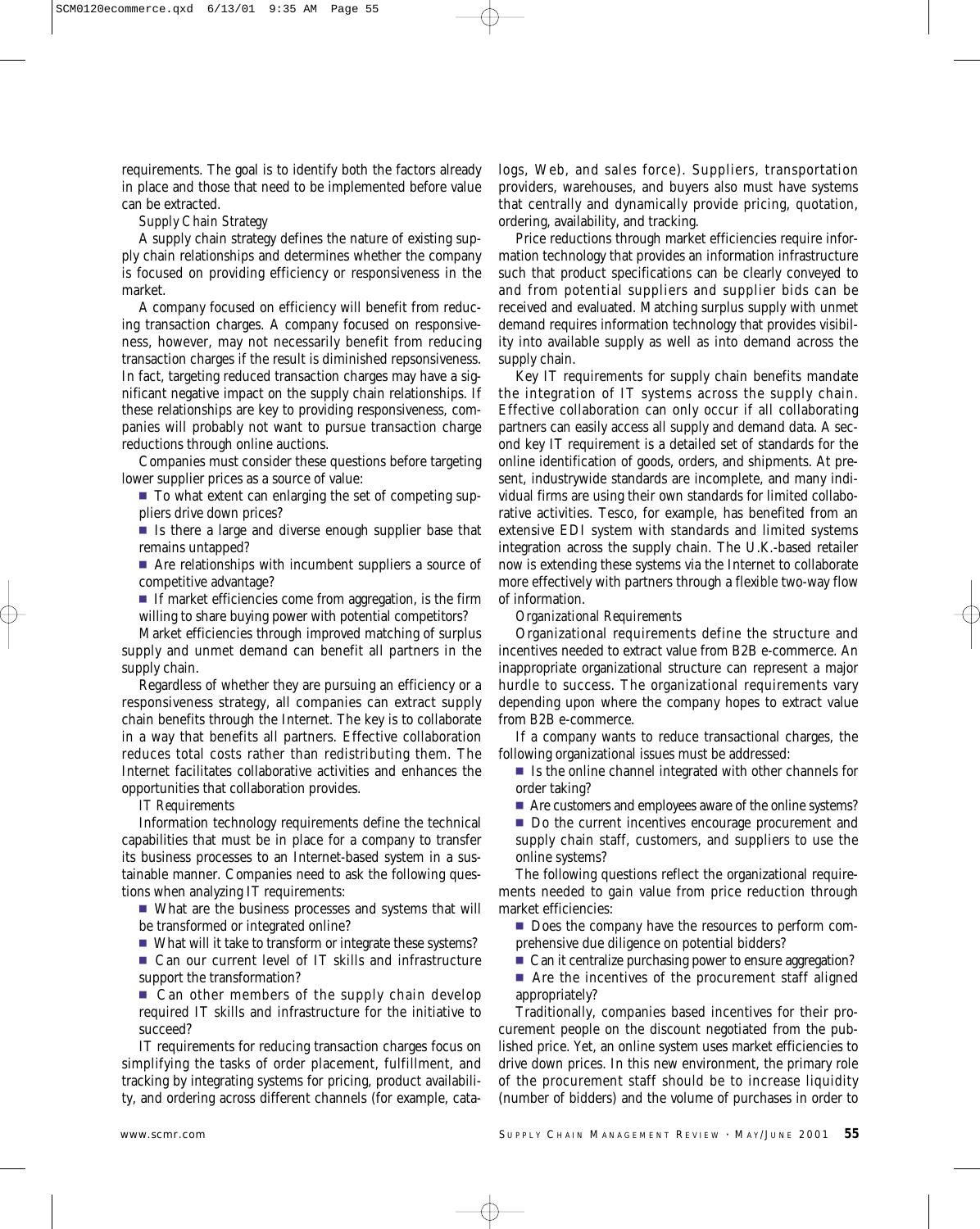maximize market efficiencies. Basing incentives on the final discount achieved slows adoption of the new technology because buyers are likely to have a higher regard for their own negotiating abilities than that of the online mechanism's.

The right organizational structure is essential if the supply chain benefits of B2B e-commerce are to follow. The organizational issues are reflected in the following questions:

■ Can offline relationships be transferred to online processes?

■ Can the company build a "mirror" organizational structure at both the buying and selling levels to enable collaboration?

 $\blacksquare$  Has the company identified the goals of collaboration and put in place measures to track performance toward these goals?

■ Are incentives structured to encourage information visibility and collaboration both within and across organizations?

Companies can achieve supply chain benefits only if the parties that need to collaborate are clearly identified and only if they are offered the right incentives. These incentives should be based partially on their individual performance and partially on the overall performance. Collaboration will be sustainable only if incentives lead to sharing the benefits of collaboration.

There is no generic e-commerce solution that can be used by all businesses. Companies must identify the major sources of value that apply in their particular case. They

**PLATE** 

**Achieving visibility is comparatively easy** because it only requires the implementation of the right technology; collaboration is much harder.

then must assess their supply chain strategy, IT strategy, and organizational strategy to determine what changes are required for the value to be realized. The key objective is creating a tailored e-commerce solution that supports the identified value opportunity.

## **What Are the Current Market Options?**

The last critical activity is to analyze the market options for implementing B2B e-commerce. The market is classified in two ways. The first way considers the development of the software: legacy systems or off-the-shelf solutions. The second considers how the companies participate in the resulting B2B e-commerce: public marketplaces or private marketplaces. Both public and private marketplaces can be developed using either legacy systems or off-the-shelf solutions.

## Legacy Systems

Legacy systems are developed to support a company's spe-

cific needs. Most successful legacy systems have focused on extracting value by reducing transaction costs, matching surplus supply with demand, or gaining supply chain benefits. Few have been implemented to gain price reductions from suppliers. Legacy systems tend to be time consuming and expensive to build and maintain. Yet when properly implemented, they provide close integration with existing supply chain partners. It can be difficult, however, to incorporate new partners because these systems lack standardization. Good legacy systems work well from the standpoint of organizational structure because they tend to be built around proven existing processes. Successful legacy system implementations have included Wal-Mart and Dell. (Dell now has transitioned to off-the-shelf solutions.)

# Off-the-Shelf Solutions

Off-the-shelf solutions provide more standardized capabilities and support all three of the identified areas of value. They are technically easier to implement than legacy systems, an advantage that translates to comparative savings in cost and time. The biggest weakness is that they come with pre-existing processes that may result in a less-than-complete fit for the company's precise needs. Another important consideration is the need to integrate across many best-ofbreed systems since no single provider offers a complete supply chain solution. Addressing this issue, many best-ofbreed providers are teaming up to provide a full suite of functionality. When implementing off-the-shelf systems, companies need to consider the future viability of the soft-

> ware provider. A good approach (if a company can afford it) is to start with a legacy system and then transition to offthe-shelf software as requirements within the company and capabilities of the outside software become clearer. Both Dell and Cisco have successfully implemented such an approach.

Public Marketplaces Public marketplaces, such as Transora in the consumer packaged goods industry and Covisint in the automotive sector, are set up by third parties or a consortium of companies to facilitate B2B e-commerce. Current public marketplace capabilities focus on market efficiencies and to some extent on reducing transaction charges. At present, very few public marketplaces increase supply chain visibility or foster collaboration to extract supply chain benefits. A potential—but as yet unrealized—strength of public marketplaces is the ability to develop industry standards that allow seamless information exchange. The sharing of costs lowers the individual cost for all participants. Joining the marketplace itself, however, is not a competitive advantage because all of the participants have access to the same capability. Given the flow of financial transactions and proprietary information, security concerns are significant in public marketplaces. Importantly, companies must consider future viability when selecting public marketplaces because